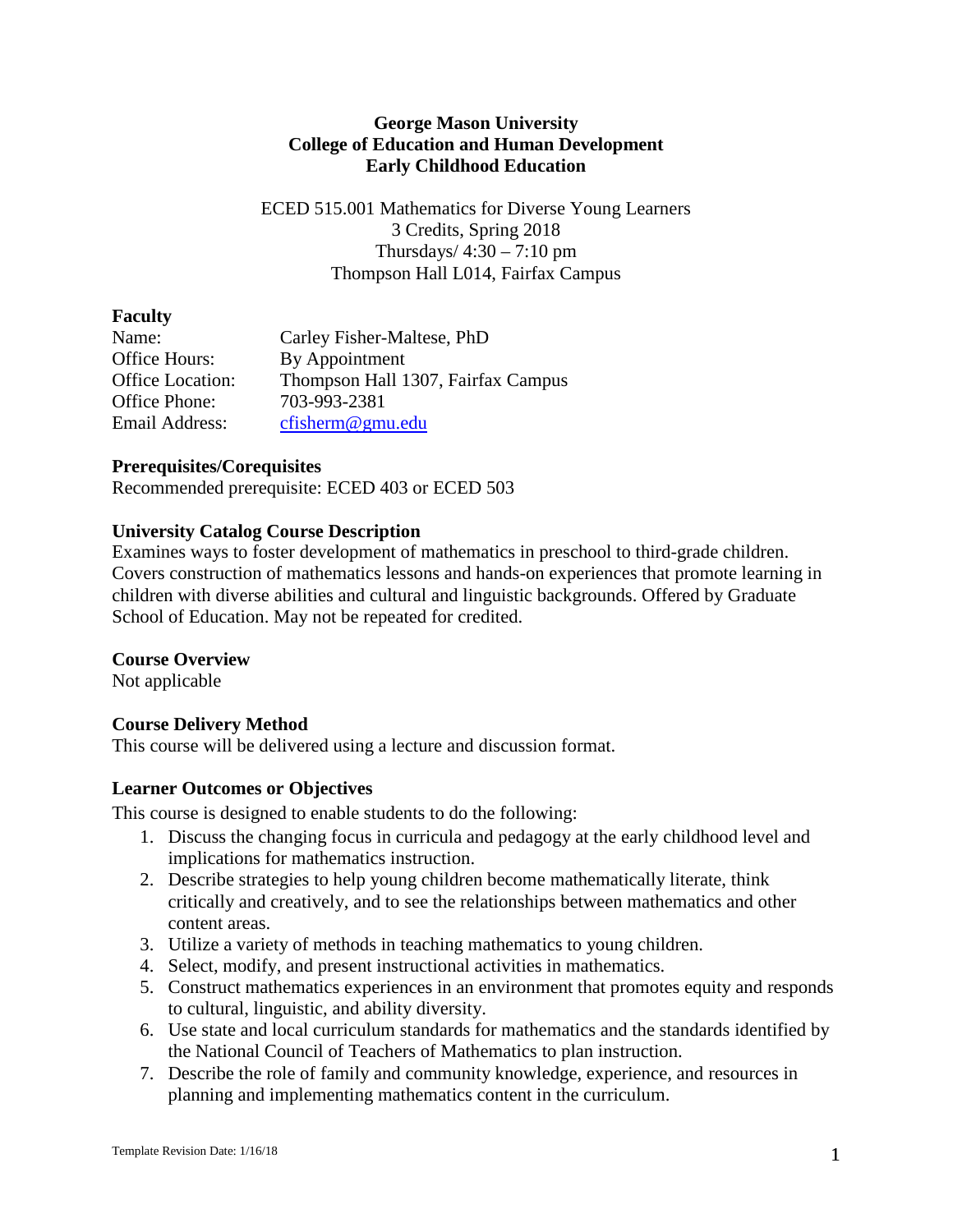- 8. Use a variety of sources for ideas and materials useful in teaching mathematics when planning instruction.
- 9. Integrate mathematics objectives into planning and implementing an integrated project.
- 10. Use authentic assessment strategies to describe young children's understanding of mathematics concepts.
- 11. Reflect on one's own use of inquiry strategies in facilitating children's learning of mathematics concepts.

**Professional Standards (**Council for Exceptional Children and National Association for the Education of Young Children**)**

Upon completion of this course, students will have met the following professional standards: Not applicable

# **Required Texts**

- American Psychological Association. (2010). *Publication manual of the American Psychological Association* (6th ed.). Washington, DC: Author. ISBN: 9781433805615
- Copley, J. V. (2010). *The young child and mathematics* (2nd ed.). Washington, DC: National Association for the Education of Young Children. ISBN: 9781928896685
- Van de Walle, J., Lovin, L. A., Karp, K., & Bay-Williams, J. (2013). *Teaching student-centered mathematics: Developmentally appropriate instruction for grades pre-k-*2 (2nd ed.)*.* New York, NY: Pearson. ISBN: 9780134556437

# **Required Online Documents**

National Council of Teachers of Mathematics. (2000). *Principles and standards for school mathematics*. Reston, VA: Author.<http://www.nctm.org/standards/content.aspx?id=16909>

- Virginia Department of Education. (2009). Mathematics standards of learning. [http://www.doe.virginia.gov/testing/sol/standards\\_docs/mathematics/index.shtml](http://www.doe.virginia.gov/testing/sol/standards_docs/mathematics/index.shtml)
- Virginia Department of Education. (2009). Mathematics curriculum framework. [http://www.doe.virginia.gov/testing/sol/standards\\_docs/mathematics/index.shtml](http://www.doe.virginia.gov/testing/sol/standards_docs/mathematics/index.shtml)

Virginia Department of Education. (2013). Virginia's Foundation Blocks for Early Learning: Comprehensive Standards for Four-Year-Olds. [http://www.doe.virginia.gov/instruction/early\\_childhood/](http://www.doe.virginia.gov/instruction/early_childhood/)

Access Blackboard for additional class readings.

## **Course Performance Evaluation**

Students are expected to submit all assignments on time in the manner outlined by the instructor (e.g., Blackboard, Tk20, hard copy).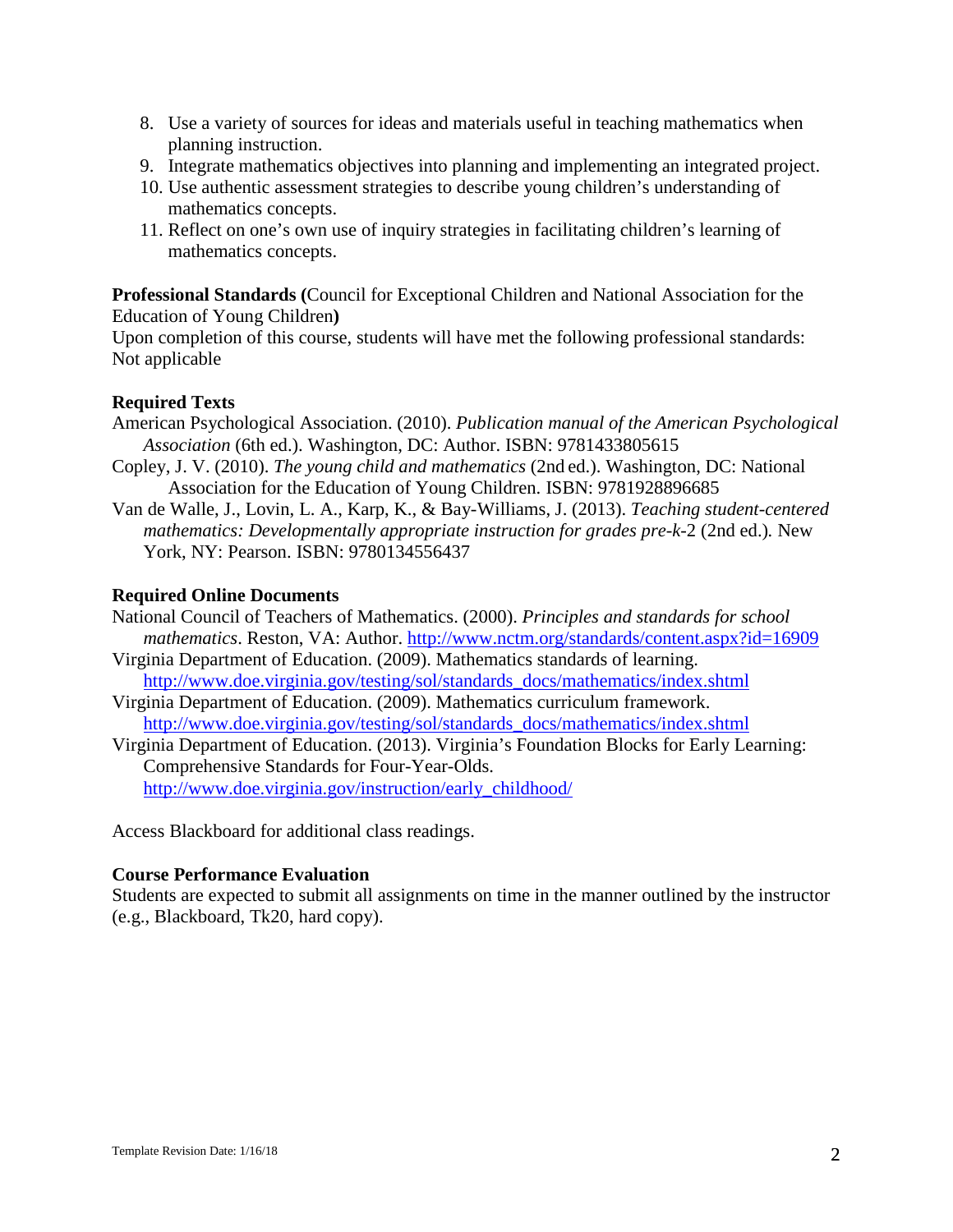| <b>Assignments</b>                                | <b>Due Dates</b> | <b>Points</b> |
|---------------------------------------------------|------------------|---------------|
| Attendance and Participation                      | Ongoing          | 15            |
| Personal Journal                                  |                  | 20            |
| Part 1                                            | February 1       |               |
| Part 2                                            | May 10           |               |
| <b>Mathematics Activity Share</b>                 | Variable         | 20            |
| Teaching Math Through Picture Books Poster and    | February 22      | 20            |
| Presentation                                      |                  |               |
| Mathematics Lesson Implementation and Reflection: |                  | 25            |
| Illuminations/VDOE Lesson                         |                  |               |
| Part 1                                            | March 29         |               |
| Part 2                                            | April 26         |               |
| <b>TOTAL</b>                                      |                  | <b>100</b>    |

## • **Assignments and/or Examinations**

## **Personal Journal (Part 1=10 points; Part 2=10 points)**

Part 1: To initiate class experiences, students will write a critical reflection on their personal experiences as a learner of math (2 pages). They will use the following prompts to help guide their reflection process.

- Begin with your earliest memories (give examples) and reflect until the present as a graduate student in a teacher preparation program.
- Reflect on your experiences in school, out of school, in the context of your family, etc.
- How do you see yourself as a math learner?
- Why do you think you feel that way?
- How do you think these experiences will shape you as a teacher of math? In other words, what positive impacts or challenges on your teaching practice do you foresee from your prior experiences or self-conception?

Part 2: In conclusion of the course, students will revisit their initial thoughts in their first journal entry and reflect on how their thoughts and/or self-conception have changed, if at all (2 pages). They will use the following prompts to help guide their reflection process.

- What have you learned in the course?
- Do you view yourself as a math learner differently than you did before?
- Is there a concept you learned in the course that really stuck out for you? (Include references to course readings, as necessary.)
- Is there a particular reading, handout, or material from class that you found particularly helpful or eye-opening? (Include references to course readings, as necessary.)
- Articulate the kind of early childhood mathematics teacher you plan to be. Will something you learned in the course be included in your guiding principles?

#### **Mathematics Activity Share (20 points)**

Students will choose a mathematics content area listed on the class schedule on the syllabus during the first class session in which to present an activity. Three students will sign up per content area: one person will focus on preK, one on K-grade 1, and one on grades 2-3. Individual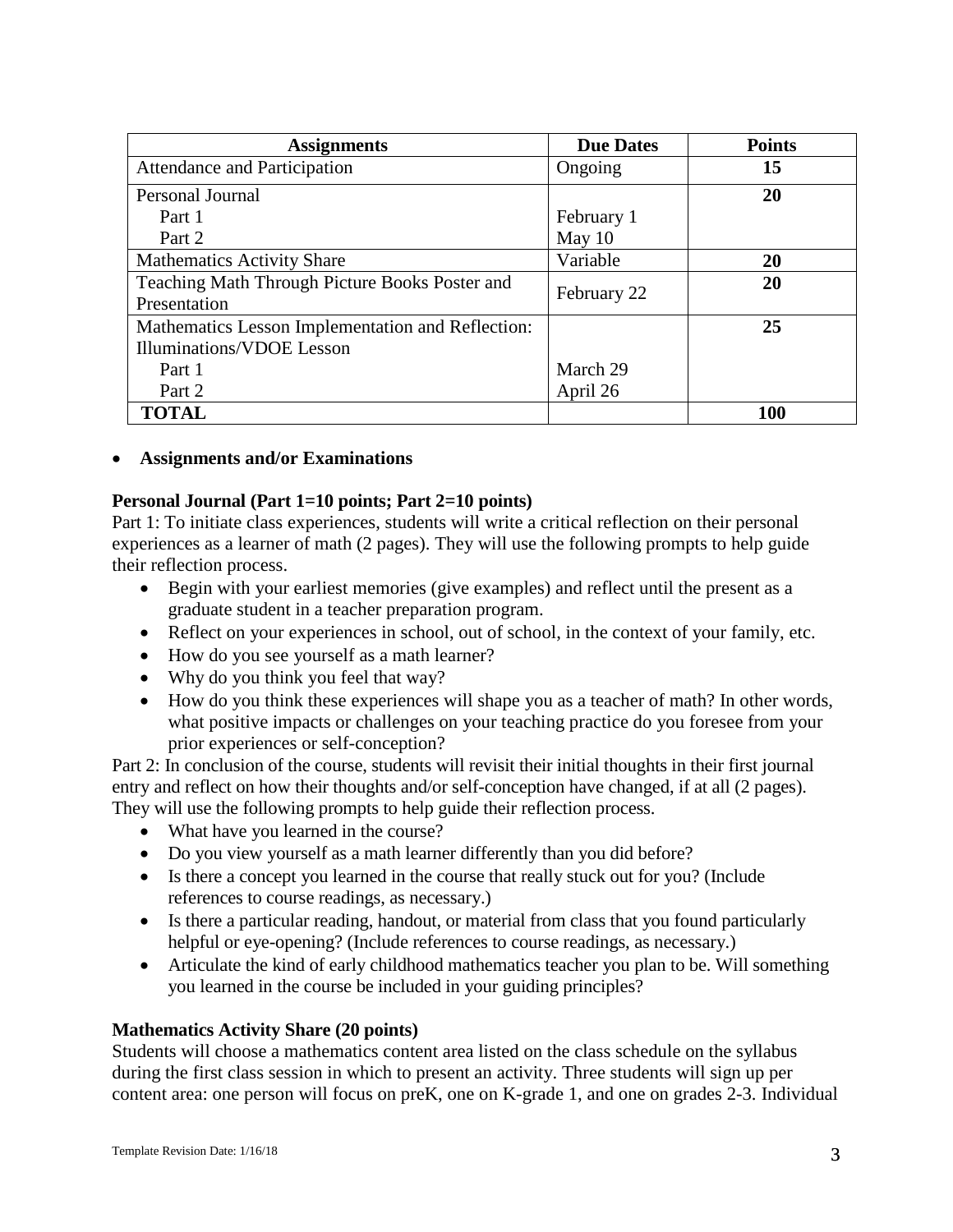students will prepare a lesson plan using the template provided and lead an informative and interactive center on their mathematics content area to a small group of classmates. During the center, each student will include the following:

- An overview of the topic to include the key ideas or content and the importance of the topic to students' mathematics learning.
- An overview of relevant state and national content standards at the appropriate grade level(s), noting consistencies (or inconsistencies, if the case may be).
- Modeling of how to engage in the activity. The student will then oversee classmates engaging in the activity by assisting and answering questions. Students will bring or borrow from the instructor all appropriate materials for the activity.
- Preparation for how to adapt the center activity for a range of learners should be evident.
- A list of at least three resources related to teaching the topic that could include children's literature, websites, manipulatives or materials, or other teacher resources (at least one must be a relevant developmentally appropriate picture book and one must be an article from a practitioner journal on the topic).
- All share materials (lesson plan, resources) will be posted on Blackboard under Discussion Board before the presentation.

# **Teaching Math Through Pictures Books Poster and Presentation (20 points)**

Students will choose a picture book focused on a math concept. They will make a poster (either paper or an electronic version) that includes the following information: title, author, possible math concepts explored within the text, appropriate age/grade level, relevant standards, a meaningful quote, instructions and diagram(s) for a relevant interactive activity for children, and a rationale (no more than one double-spaced page) for decisions made, including citations of at least two course readings. Students should have materials for the activity available to engage classmates during presentation. Students will present their posters to classmates during an inclass poster session. Upload an electronic copy of the poster to Blackboard.

# **Mathematics Lesson Implementation and Reflection (25 points)**

In two-person partnerships, students will choose a developmentally appropriate math lesson from either the VA Department of Education or Math Innovations websites. They will implement the lesson during one of two "Afternoons of STEM Learning" at the Mason Child Development Center (CDC) to multiple groups of preschool children, making necessary modifications and taking reflective notes. Students will bring any necessary materials for the lesson. Students will visit the CDC two consecutive times. One partner will teach the lesson while the other partner takes anecdotal notes during the lesson iterations; the next week the partners will switch roles. Students will submit a written reflection in two parts.

- Planning the Lesson (15 points). The first part of the reflection will be due before the experience and will include how the lesson was selected and how the student prepared to implement the lesson. Preparation of all of the necessary materials for the lesson so the student was prepared to implement the lesson upon arrival at the CDC on the assigned day will be assessed in this part. (1-2 pages)
- Reflecting on the Lesson (10 points). The second part will be due after the experience and will include how the lesson went (what went well, what could have been done differently/better for next time), key learnings, and "aha" moments. Students will reflect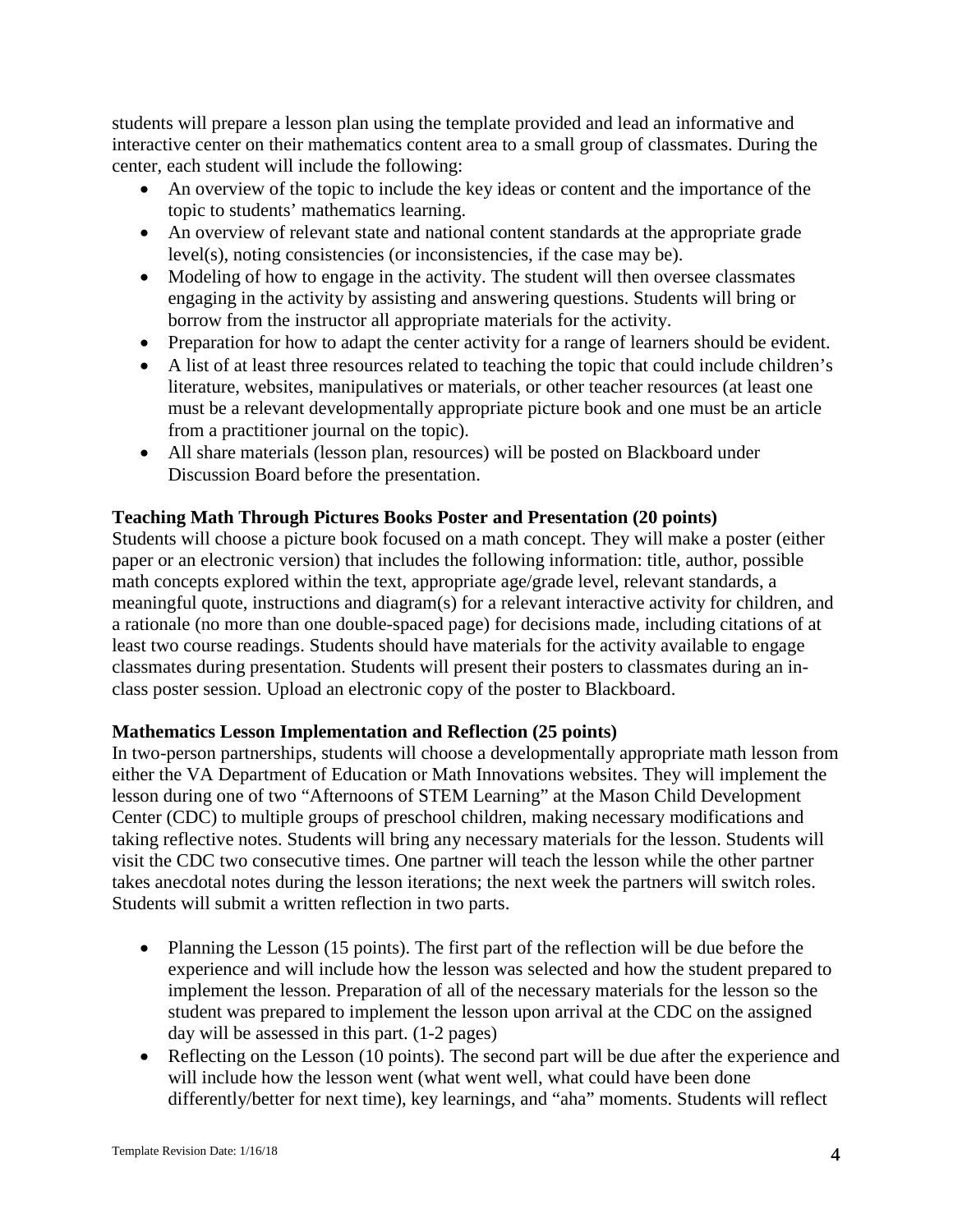on both teacher learning (themselves) and student learning during the lesson. Students will provide specific linkages to course readings. Partners will submit reflections independently. (2 pages)

## • **Other Requirements**

## **Attendance, Participation & Professional Dispositions (15 points)**

Because active participation and engagement are imperative for optimal learning, preparation for and participation in in-class activities will be evaluated based on the following criteria:

- Students attend class, arrive on time, and stay for the entire class period. Participation points will be deducted due to an excessive number of absences. (It is your responsibility to attend all class sessions. You are held accountable for all information from each class session, whether you are present or not. A make-up assignment will be required in the case of an absence. Reasons for any absence must be reported to the instructor in writing.)
- Students complete readings and prepare for class activities prior to class as is evidenced by their ability to discuss and write about the concepts presented and examined in the texts as well as participate fully in related activities.
- Students are actively involved in in-class and online learning experiences as is evidenced by (a) participating in all activities, (b) engaging in small and large group discussions, (c) completing written work related to the activities, and (d) supporting the participation and learning of classmates.
- Students show evidence of critical reflective thinking through in-class and online discussions, activities, and written reflections.
- Professional dispositions are to be displayed at all times while interacting with the instructor and other students. **Cell phones are not to be used during class. Laptops are to be used for instructional purposes only.**

*Note:* To determine whether the campus is closed due to inclement weather, call 703-993-1000 or go to [www.gmu.edu.](http://www.gmu.edu/)

## **Written Assignments**

Assignments are due on the assigned day. Extensions for assignments must be requested in writing *before* the assignment is due. Extensions only will be granted for extenuating circumstances. Grade point deductions will be taken for every additional day an assignment is late. All formal written assignments will be evaluated for content and presentation. The American Psychological Association, Sixth Edition (APA) style will be followed for all written work. All written work unless otherwise noted must be completed on a word processor and should be proofread carefully. (Use spell check!) If students are not confident of their own ability to catch errors, they should have another person proofread their work. When in doubt, they should check the APA manual. Portions of the APA manual appear at the Style Manuals link on the Mason library website at [http://infoguides.gmu.edu/content.php?pid=39979.](http://infoguides.gmu.edu/content.php?pid=39979) Students may consult the Writing Center for additional writing support.

Students will do the following: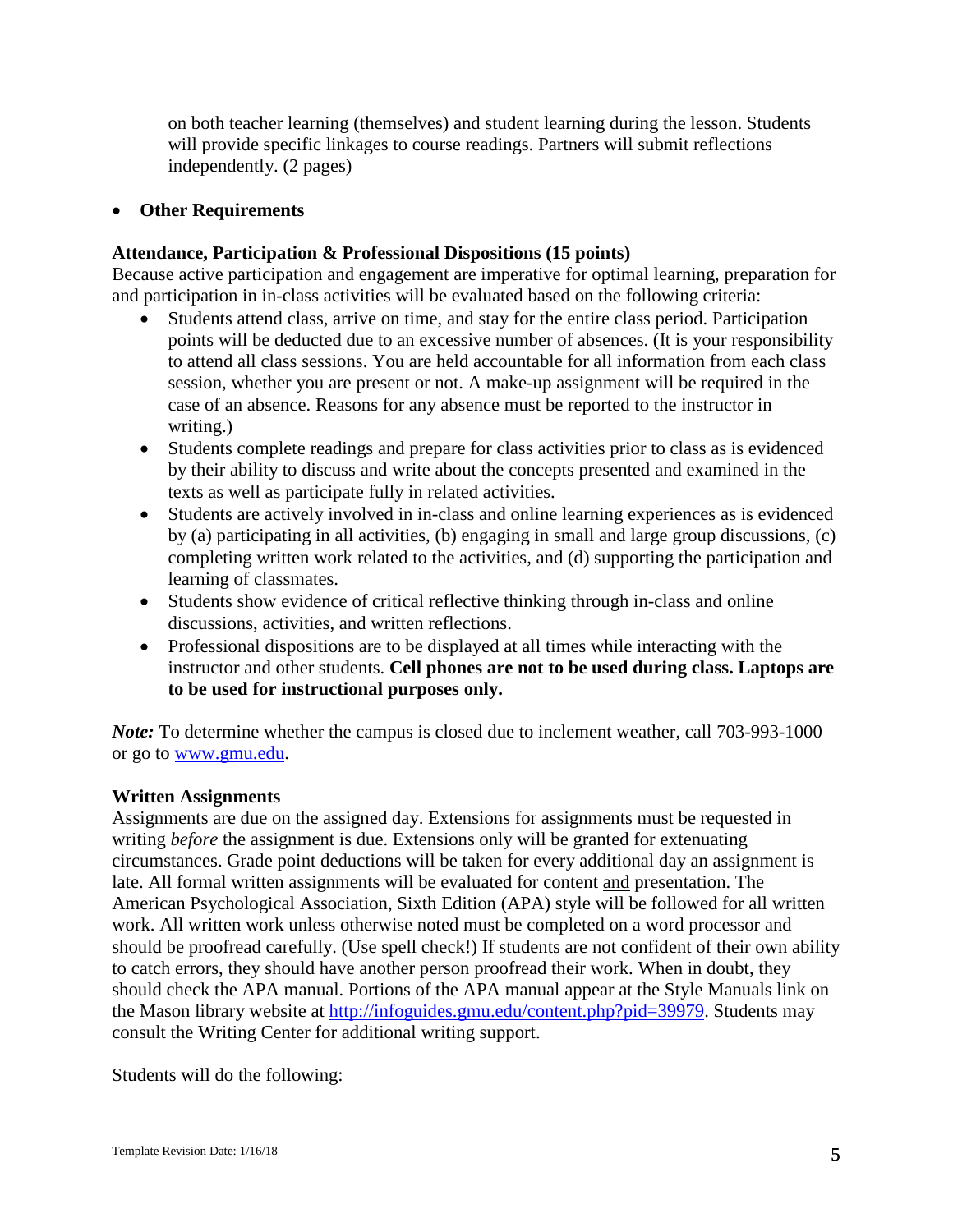- 1. Present ideas in a clear, concise, and organized manner. (Avoid wordiness and redundancy.)
- 2. Develop points coherently, definitively, and thoroughly.
- 3. Refer to appropriate authorities, studies, and examples to document where appropriate. (Avoid meaningless generalizations, unwarranted assumptions, and unsupported opinions.)
- 4. Use correct capitalization, punctuation, spelling, and grammar.
- 5. Type the paper with double spacing, indented paragraphs, 1-inch margins all around, and 12-point Times New Roman font.

# • **Grading**

 $A = 95-100$   $A = 90-94$   $B = 87-89$   $B = 80-86$   $C = 70-79$   $F = 70$ Incomplete (IN): This grade may be given to students who are passing a course but who may be unable to complete scheduled coursework for a cause beyond reasonable control.

All CEHD undergraduate and graduate students are held to the university grading policies as described in the Academic Policies section of the current catalog, which can be accessed at [http://catalog.gmu.edu.](http://catalog.gmu.edu/) Those students enrolled in a CEHD Licensure Graduate Certificate program, however, must earn a B- or better in all licensure coursework. A degree-seeking graduate student will be dismissed after accumulating grades of F in two courses or 9 credits of unsatisfactory grades (C or F) in graduate courses. A 3.0 grade point average is required for completion of the graduate degree.

# **Professional Dispositions**

Students are expected to exhibit professional behaviors and dispositions at all times. See [https://cehd.gmu.edu/students/policies-procedures/.](https://cehd.gmu.edu/students/policies-procedures/)

| <b>Date</b> | <b>Topics</b>                          | <b>Readings &amp; Assignments Due</b> |
|-------------|----------------------------------------|---------------------------------------|
| Jan $25$    | Introduction & understandings          | Van de Walle et al., Chapter 1        |
|             | Constructivist environments to support | Copley, Chapter 1                     |
|             | mathematics learning                   |                                       |
|             | Relevant learning theories/theorists   |                                       |
|             | Piaget Information                     |                                       |
|             | <b>Vygotsky Information</b>            |                                       |
|             | <b>Bloom Information</b>               |                                       |
|             | Multiple Intelligences                 |                                       |
| Feb 1       | Teaching through problem solving       | Van de Walle et al., Chapter 2        |
|             | Math instruction to develop the five   | Copley, Chapter 3                     |
|             | processes of mathematical              | On Blackboard:                        |
|             | understanding                          | <b>Modeling Problem-Based</b>         |
|             | Inquiry-based instruction and the 5E   | <b>Instruction</b>                    |
|             | Model                                  |                                       |
|             |                                        | Due - Personal Journal-Part 1         |

# **Class Schedule**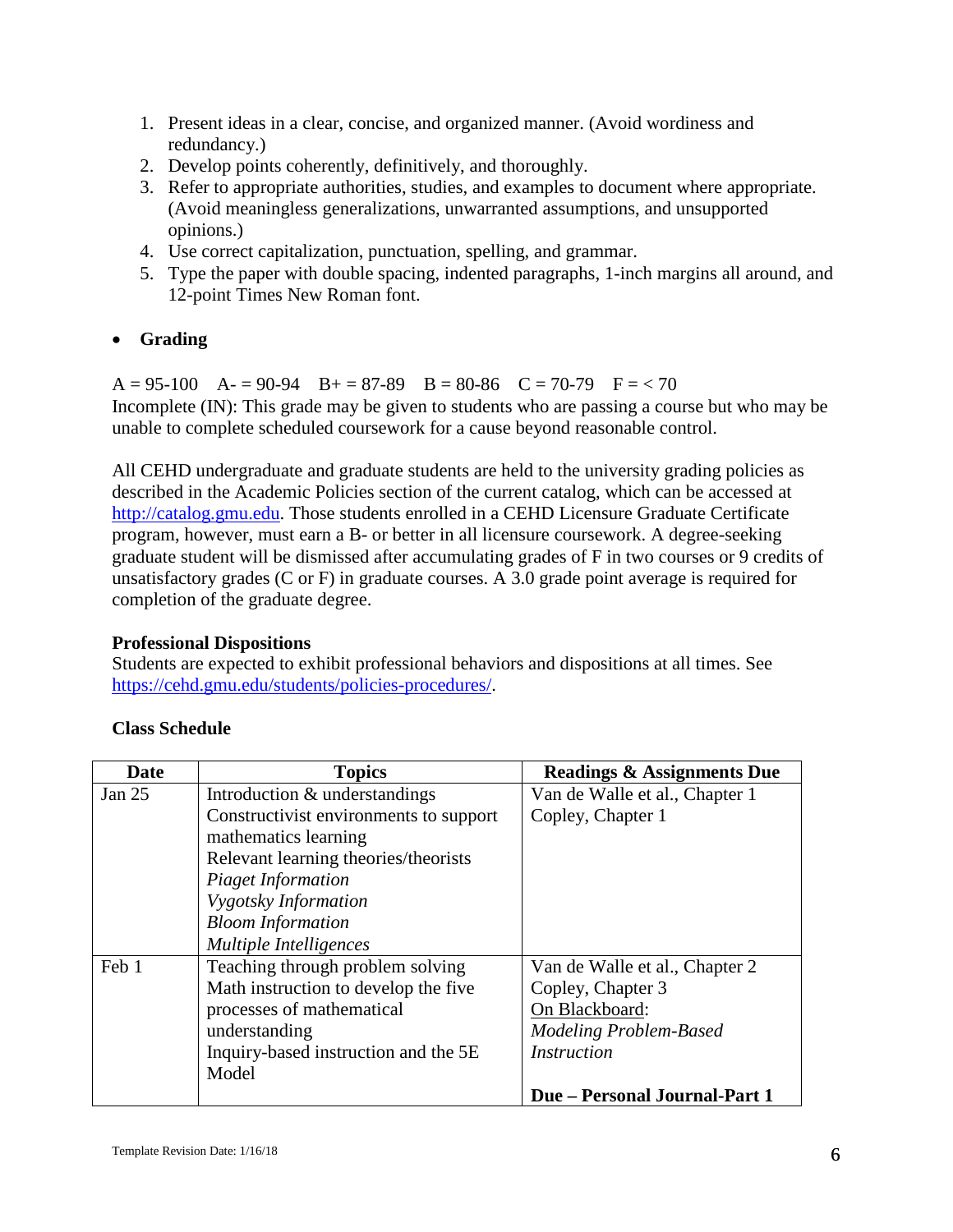| Feb 8            | Introduction to mathematics content                                     | Van de Walle et al., Chapter 3      |
|------------------|-------------------------------------------------------------------------|-------------------------------------|
|                  | standards, including the Virginia                                       | Copley, Chapter 2                   |
|                  | <b>Standards of Learning</b>                                            | On Blackboard:                      |
|                  | Assessing for learning                                                  | Got Standards Don't Give Up on      |
|                  |                                                                         | <b>Engaged Learning</b>             |
| Feb 15           | Planning, teaching, and assessing                                       | Van de Walle et al., Chapters 4, 5, |
|                  | children with diverse abilities                                         | &6                                  |
|                  |                                                                         | On Blackboard:                      |
|                  |                                                                         | <b>Implementing Portfolio</b>       |
|                  |                                                                         | Assessment                          |
| Feb 22           | Collaborating with families and                                         | Van de Walle et al., Chapter 7      |
|                  | communities                                                             | On Blackboard:                      |
|                  | Understanding contributions of different                                | <b>Multicultural Mathematics</b>    |
|                  | cultures in the development of                                          | <i>Instruction</i>                  |
|                  | mathematics and its role in society                                     | <b>Due - Teaching Math Through</b>  |
|                  |                                                                         | <b>Picture Books Poster and</b>     |
|                  |                                                                         | <b>Presentation</b>                 |
| Mar 1            | Early number concepts and number                                        | Van de Walle et al., Chapters 8 &   |
|                  | sense                                                                   | 11                                  |
|                  | Place value                                                             | On Blackboard:                      |
|                  | <b>Mathematics Activity Share</b>                                       | Calendar time for Young Children    |
|                  | <b>EXAMPLE - Number Sense &amp; Place</b>                               | - Good Intentions Gone Awry         |
|                  | <b>Value (Instructor Led)</b>                                           | Developing "Five-ness"              |
| Mar <sub>8</sub> | Basic operations and properties                                         | Van de Walle et al., Chapters 9 &   |
|                  | Developing fluency with basic facts                                     | 10                                  |
|                  |                                                                         |                                     |
|                  | <b>Mathematics Activity Share -</b>                                     |                                     |
| Mar 15           | <b>Operations &amp; Computation</b>                                     |                                     |
| Mar 22           | <b>No Class - Spring Break</b>                                          |                                     |
|                  | Whole number computation<br>Estimation, patterns                        | Van de Walle et al., Chapter 12     |
|                  |                                                                         | Copley, Chapter 4<br>On Blackboard: |
|                  |                                                                         | <b>What Comes Next? The</b>         |
|                  | <b>Mathematics Activity Share -</b><br><b>Estimation &amp; Patterns</b> | Mathematics of Pattern in           |
|                  |                                                                         | Kindergarten                        |
|                  |                                                                         | <b>Emerging Understandings of</b>   |
|                  |                                                                         | Patterning in 4-Year-Olds           |
| Mar 29           | Algebraic reasoning                                                     | Van de Walle et al., Chapter 13     |
|                  |                                                                         | Copley, Chapter 5                   |
|                  |                                                                         | <b>Due - Math Lesson Reflection</b> |
|                  | <b>Mathematics Activity Share - Algebra</b>                             | (Part 1)                            |
| Apr 5            | Early fraction concepts                                                 | Van de Walle et al., Chapter 14     |
|                  |                                                                         | On Blackboard:                      |
|                  |                                                                         | <b>Making Fractions Meaningful</b>  |
|                  | <b>Mathematics Activity Share-</b>                                      |                                     |
|                  | <b>Fractions</b>                                                        |                                     |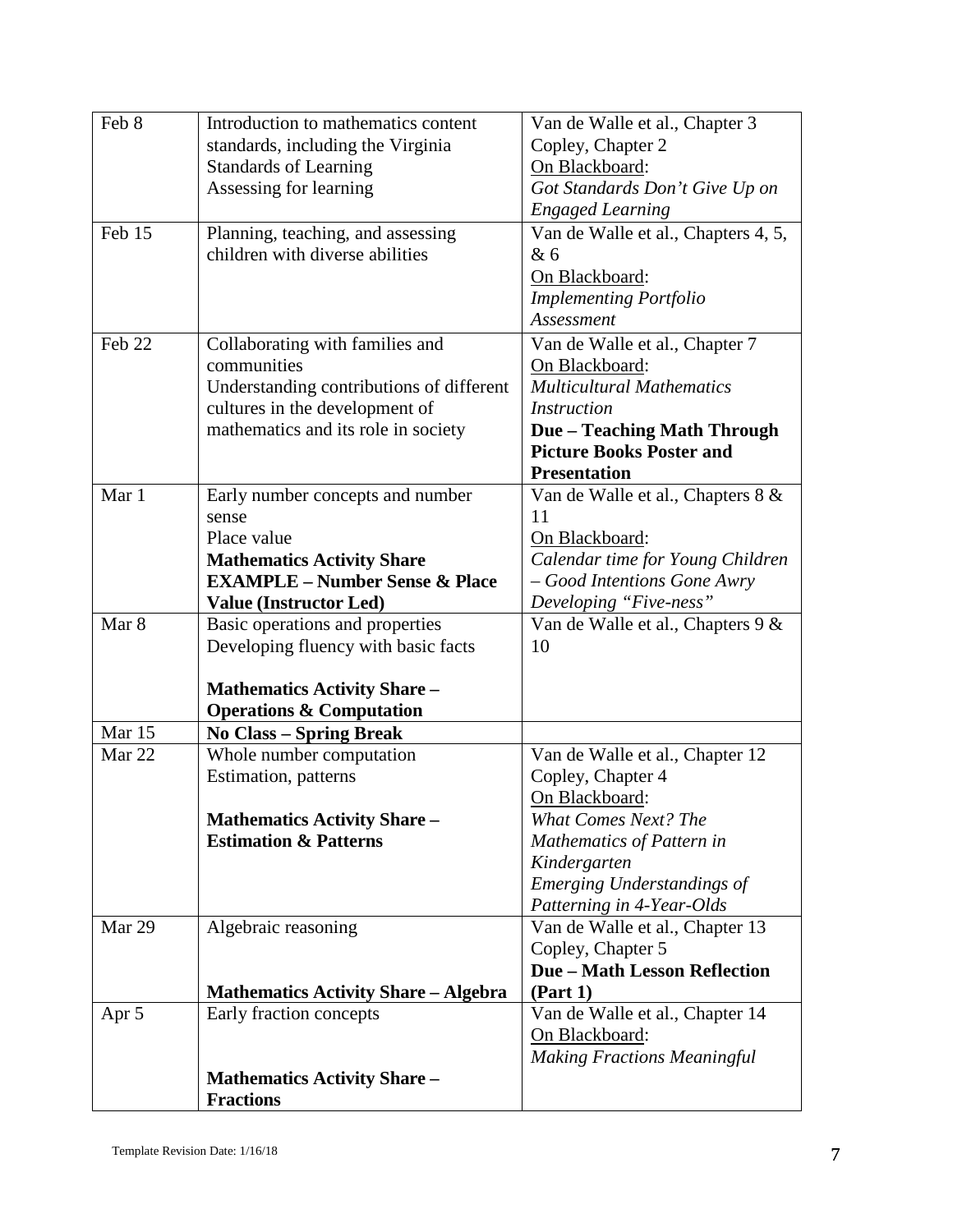| Apr 12   | Measurement                              | Van de Walle et al., Chapter 15      |
|----------|------------------------------------------|--------------------------------------|
|          |                                          | Copley, Chapters 7                   |
|          | $CDC$ Visit #1 – Math Lesson             |                                      |
|          | Implementation 4:30-5:30 pm              |                                      |
|          |                                          |                                      |
|          | <b>Mathematics Activity Share –</b>      |                                      |
|          | <b>Measurement</b>                       |                                      |
| Apr 19   | Geometry and spatial sense               | Van de Walle et al., Chapters 16     |
|          |                                          | Copley, Chapter 6                    |
|          | $CDC$ Visit #2 – Math Lesson             |                                      |
|          | Implementation 4:30-5:30 pm              |                                      |
|          |                                          |                                      |
|          | <b>Mathematics Activity Share -</b>      |                                      |
|          | <b>Geometry</b>                          |                                      |
| Apr 26   | Probability and statistics               | Van de Walle et al., Chapter 17      |
|          | Data analysis                            | Copley, Chapter 8                    |
|          | Field trips and importance of informal   | On Blackboard:                       |
|          | learning settings for math               | Zoos, Aquariums, and Expanding       |
|          |                                          | Students' Data Literacy              |
|          | <b>Mathematics Activity Share - Data</b> | <b>Due - Math Lesson Reflection</b>  |
|          | <b>Analysis</b>                          | (Part 2)                             |
| May 3    | Math across the disciplines              | On Blackboard:                       |
|          | Technology in early childhood            | Blending In-Using an Adaptation      |
|          | mathematics                              | Activity to Integrate Math and       |
|          | Filling the role of mathematics teacher  | <b>Science</b>                       |
|          | for diverse young learners               | Putting the "T" in STEM for the      |
|          | Course wrap-up                           | Youngest Learners                    |
| May $10$ | <b>No Class - Finals Week</b>            | <b>Due - Personal Journal-Part 2</b> |

Note: Faculty reserves the right to alter the schedule as necessary, with notification to students.

# **Core Values Commitment**

The College of Education and Human Development is committed to collaboration, ethical leadership, innovation, research-based practice, and social justice. Students are expected to adhere to these principles: [http://cehd.gmu.edu/values/.](http://cehd.gmu.edu/values/)

# **GMU Policies and Resources for Students**

# *Policies*

- Students must adhere to the guidelines of the Mason Honor Code (see [https://catalog.gmu.edu/policies/honor-code-system/\)](https://catalog.gmu.edu/policies/honor-code-system/).
- Students must follow the university policy for Responsible Use of Computing (see [http://universitypolicy.gmu.edu/policies/responsible-use-of-computing/\)](http://universitypolicy.gmu.edu/policies/responsible-use-of-computing/).